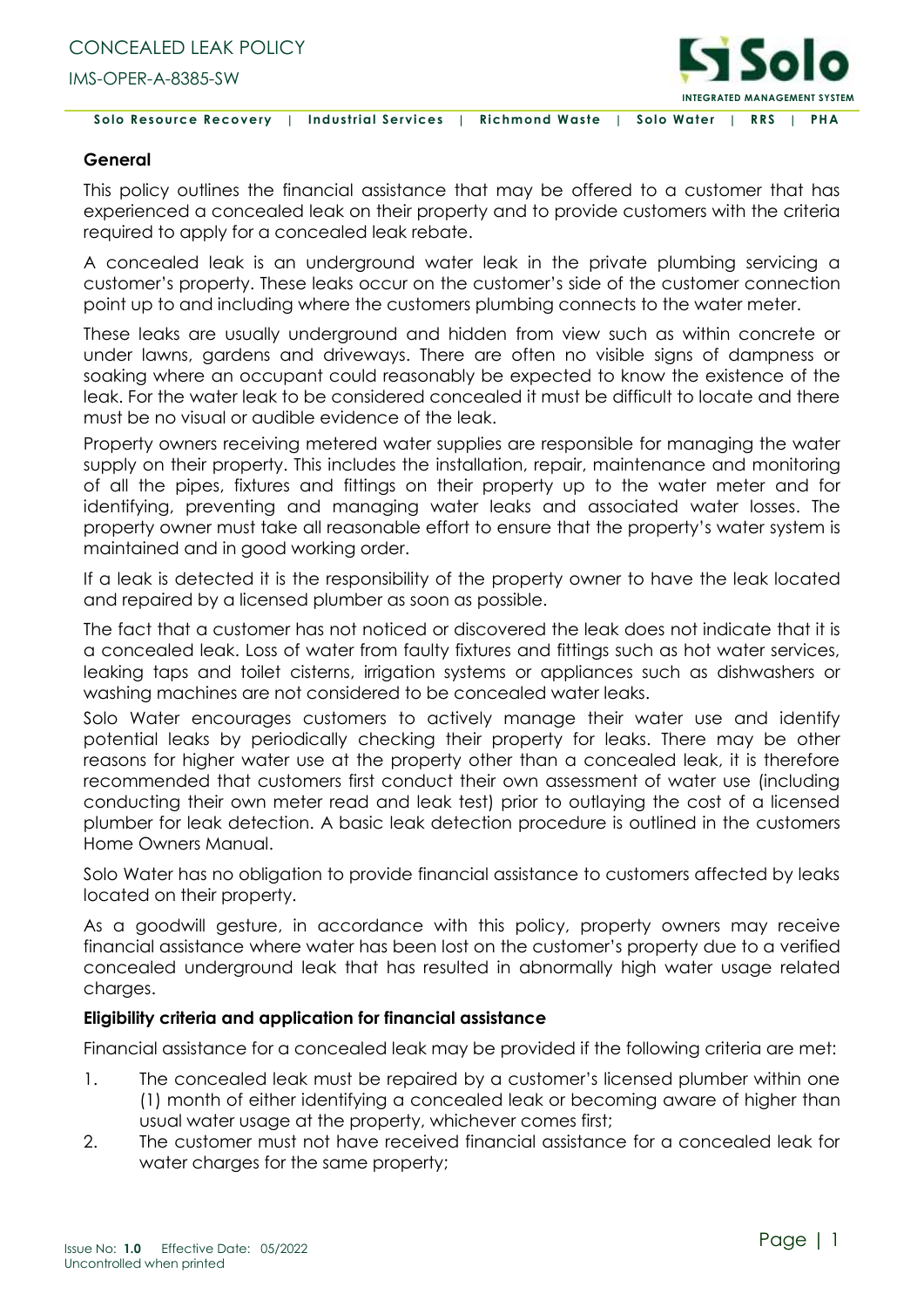

 **Solo Resource Recovery** | **Industrial Services** | **Richmond Waste** | **Solo Water** | **RRS** | **PHA**

- 3. The customer must make an application in writing to Solo Water within three (3) months of identifying a concealed leak or becoming aware of higher than usual water usage at the property;
- 4. The property must have experienced a minimum water loss of 50 kilolitres (kL) over a maximum of two billing periods.

In order to assess your application you are required to provide a written statement and/or invoice from your licenced plumber showing that a licensed plumber has repaired the leak including the following information:

- The plumbers name, business name, licence number, phone number and email;
- The date the leak was identified and repaired;
- The meter reading as at the date of repair, identifying date and reading;
- The nature and location of the leak:
- A description of how the leak was detected;
- Copy of the completed Certificate of Compliance for Plumbing and Drainage Work (optional).

Your application will not be accepted in the following instances:

- The leak was visible (e.g. water is pooling, seeping and flowing; damp soil, surface, walls or floors; continuously wet or unusual growth of grass or vegetation);
- The loss of water is due to faulty plumbing fixtures or fittings (i.e. taps, toilet cisterns, hot water service, solar water, sprinkler or irrigation systems);
- The leak was due to neglect or obvious defect in the private water service;
- Failure of rainwater tanks, valves or the pipe work supplying them;
- The fault was repaired by someone other than a licensed plumber;
- Financial assistance for a Concealed Leak has previously been granted to the current owners.

Special allowances are not given to unoccupied properties, holiday homes, commercial and industrial premises or leaks located in unused areas or vacant blocks.

## **Financial assistance assessment and calculation**

When assessing a customer's application made under this policy and calculating the relevant financial assistance, Solo Water will:

- Assess each application against the eligibility criteria and specific exclusions which may also include a review of the sewer pump station system records servicing your property to verify eligibility;
- Consider up to two (2) consecutive billing periods, being the period in which the concealed leak was repaired and the previous billing period;
- Compare the increased water consumption with how much water is normally used at the property (by assessing usage against a comparable billing period before and/or after leakage event, average daily usage or other reasonable methodology as determined by Solo Water);
- Apply the applicable financial assistance to your water account; and
- Offer an interest-free payment plan for any remaining charges on your account not covered by this policy.